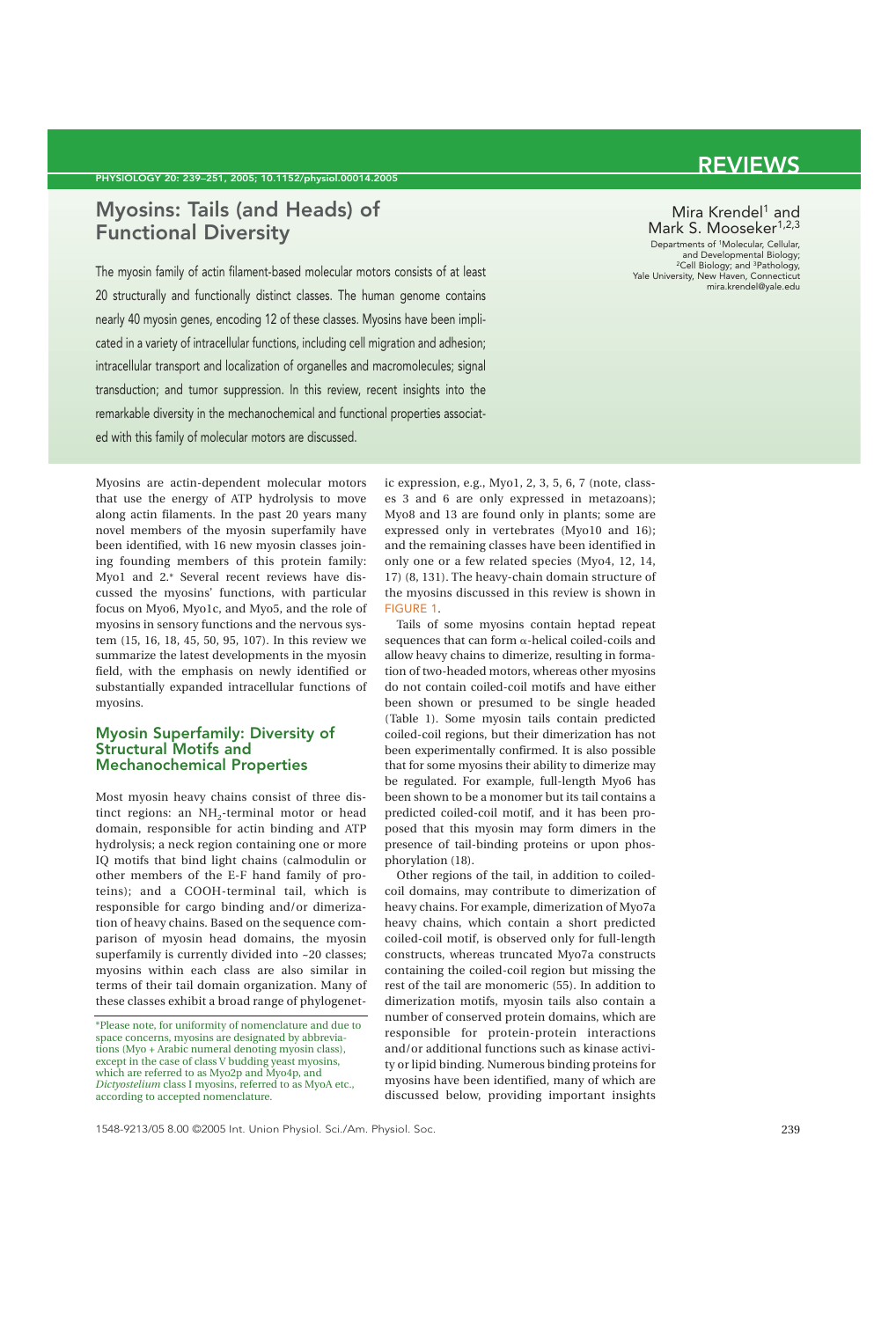| <b>Myosin</b>      | Number of Heads                      | Processivity                                     | Duty Ratio                           | Directionality          |
|--------------------|--------------------------------------|--------------------------------------------------|--------------------------------------|-------------------------|
|                    | 1(145)                               | No                                               | Low (34, 93)                         | Plus                    |
| lla                | 2(145)                               | No.                                              | Low (64)                             | Plus                    |
| llb                | 2                                    | ?                                                | High (116, 144)                      | Plus                    |
| $\mathbf{III}$     |                                      | No? (63)                                         |                                      | Plus (63)               |
| $\vee$             | 2(20)                                | No (106), yes (82)                               | Moderate (i.e., 20%)<br>to high (31) | Plus (20)               |
| VI                 | 1 (76) (does contain<br>coiled-coil) | Yes as a dimer (90, 110)<br>No as a monomer (76) | High $(30)$                          | <b>Minus</b> (148)      |
| VII                | 1 or 2?                              |                                                  |                                      | Plus (55)               |
| IX                 | 1                                    | Yes (56)<br>Yes (100)                            | High (100)                           | Plus (91)<br>Minus (56) |
| X                  | 2?                                   |                                                  | Moderate (i.e., 16%)<br>(65)         | Plus (52)               |
| XI (higher plants) | 2(135)                               | Yes (135)                                        | High (135)                           |                         |

#### **Table 1. Structural and mechanochemical characteristics of various myosin classes**

Processivity and duty ratio are shown only for those myosins for which they have been determined experimentally. Italics denote studies that were performed using recombinant myosin constructs rather than native, tissuepurified proteins. Myosins with question marks under NUMBER OF HEADS indicate presence of predicted coiledcoil domains but for which experimental evidence of oligomerization state is lacking. Numbers in parentheses are references.

into the diversity of myosin functions (see Table 2).

Diversity of myosin function is also manifested through significant differences in the motor properties among members of the myosin family. There are several characteristics of a molecular motor

#### **Table 2. Myosin-binding proteins**

| <b>Myosin</b> | <b>Binding Partners</b>                                                                                                                                                                                                                       |  |
|---------------|-----------------------------------------------------------------------------------------------------------------------------------------------------------------------------------------------------------------------------------------------|--|
|               | Sucrase-isomaltase (139), CARMIL (60)                                                                                                                                                                                                         |  |
| Ш             | INAD (149)                                                                                                                                                                                                                                    |  |
| V             | Melanophilin/Slac-2/MyRIP (41, 154),<br>Rab11 (70), Bmf (102), CaM kinase II<br>(23), BERP (36), microtubules (19),<br>kinesin (reviewed in 69), dynein light<br>chain (7), intermediate filaments (103),<br>She3p (11, 78, 129), Vac17p (57) |  |
| VI            | Dab2, SAP97, GIPC (reviewed in 18),<br>optineurin (118)                                                                                                                                                                                       |  |
| VII           | Vezatin (68), harmonin (10), sans<br>(Usher1 syndrome protein) (1),<br>melanophilin/Slac-2c/MyRIP (35, 41)                                                                                                                                    |  |
| IX            | RhoA (99), BIG1 (GEF for Arf1) (117)                                                                                                                                                                                                          |  |
| X             | Integrin (157), Mena/VASP (134),<br>microtubules (147)                                                                                                                                                                                        |  |
| XV            | Whirlin (6, 32)                                                                                                                                                                                                                               |  |

Included are proteins for which direct binding has been demonstrated either biochemically or by using the yeast two-hybrid system. CARMIL, capping protein, Arp2/3, and Myo1 linker; INAD, inactivation no afterpotential D; MyRIP, Myo7a- and Rab-interacting protein; BERP, brain-expressed RING finger protein; SAP97, synapse-associated protein 97; GIPC, G interacting protein interacting protein, COOH terminus; GEF, guanine nucleotide exchange factor; VASP, vasodilator-stimulated phosphoprotein.

that may determine its ability to perform specific intracellular functions: duty ratio (the proportion of the ATPase cycle that a motor spends strongly attached to its track), processivity (the ability of a motor to make multiple steps without detaching from the track), the amount of force produced during a single ATPase cycle, and the velocity and directionality of the movement along the actin track (see Table 1). Load may also alter the mechanochemical properties of some myosins, as has been shown for Myo6 (2).

Highly processive motors, such as vertebrate Myo5a (105), are thought to be well suited to the transport of cargo, e.g., vesicles or protein complexes, along actin filaments, because binding of just a few processive motor molecules is sufficient to deliver the cargo to its destination without detaching from the actin track. Factors determining the ability of a motor to support processive movement include its ability to dimerize and its duty ratio. In a two-headed, high-duty-ratio motor such as Myo5, at least one of the two heads is attached to the actin filament at all times, which results in the ability to move processively in a hand-over-hand fashion (138). If processivity of a motor depends on heavy-chain dimerization, it is possible to envision a regulatory mechanism allowing switching from a two-headed, processive motor to a single-headed, nonprocessive one, as has been proposed for Myo6 (18).

Studies of Myo9b indicate that dimerization of heavy chains is not the only possible mechanism for myosin processivity, because this single-headed motor has also been shown to be processive (56, 100). Processivity of Myo9b may be achieved via an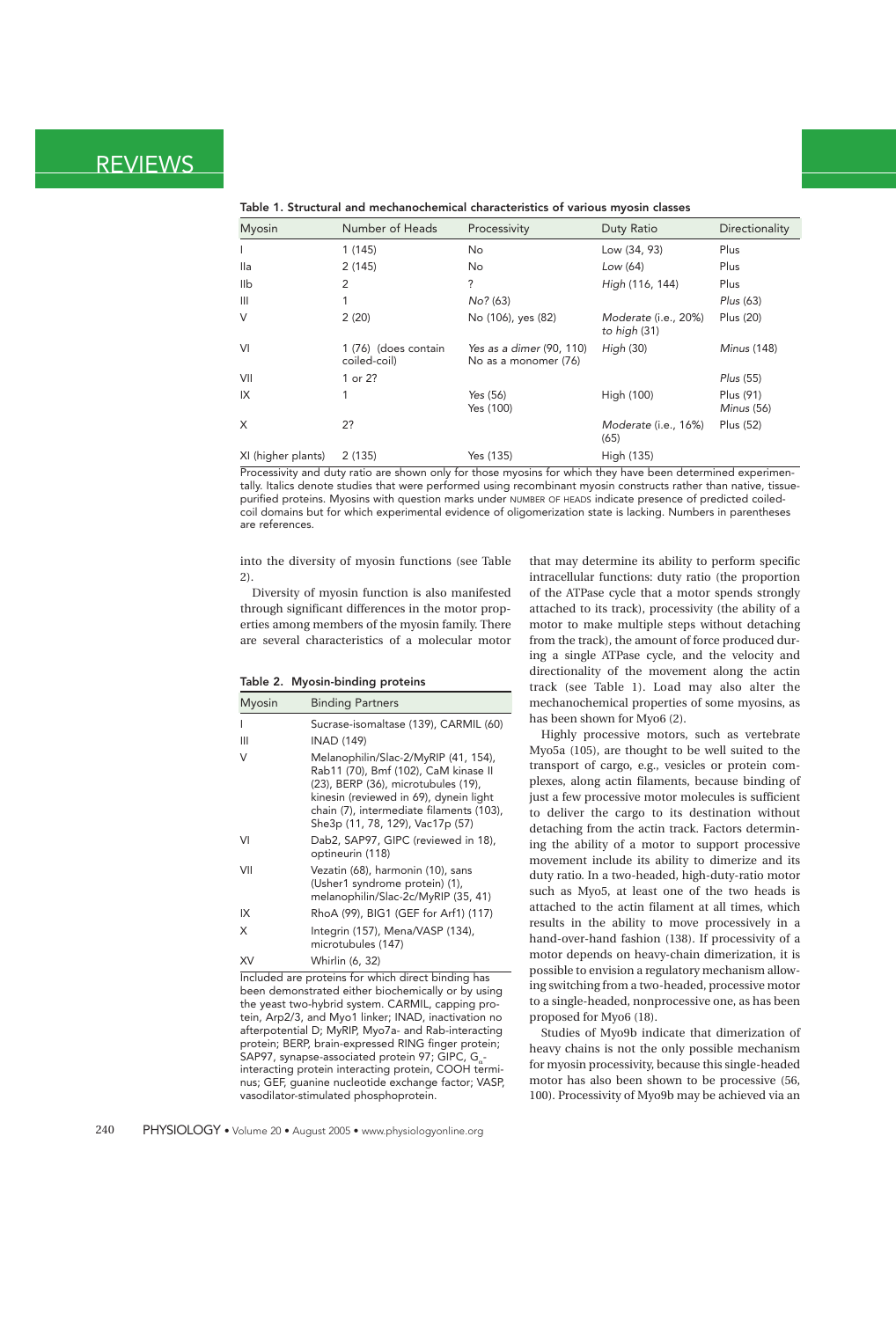



#### FIGURE 1. **Myosin family of molecular motors**

A: structure of the heavy chains of myosin classes discussed in this review. B: schematic representations of myosin structures. Class VI and class VII include myosins that may exist in both a dimeric and a monomeric form. Figure is redrawn from Mermall V, Post PL, and Mooseker MS. Unconventional myosins in cell movement, membrane traffic, and signal transduction. Science 279: 527–533, 1998.

electrostatic interaction between actin and a highly basic insert in the Myo9b motor domain, which prevents myosin from diffusing away from an actin filament (56, 100).

Low-duty-ratio motors may be better suited to induce rapid contraction of actomyosin assemblies rather than sustained movement of a cargo along a filament. For these myosins to function efficiently, the probability of their encounters with actin filaments has to be high. This can be achieved by assembling individual myosin molecules into bipolar filaments, as is the case for muscle and nonmuscle Myo2s, or by allowing myosins to act in the regions of high actin-filament concentration, such as brush-border microvilli or the leading edge of the cell, as has been proposed for Myo1s (34, 59). Interestingly, vertebrate nonmuscle Myo2s are represented by both a low-duty-ratio Myo2a (64) and a

high-duty-ratio Myo2b (116, 144), both of which may be expressed in the same cell. This may allow Myo2b to perform functions associated with maintenance of cortical tension, whereas Myo2a may be responsible for rapid contractile movements.

Actin filaments possess an inherent polarity, with plus (or barbed) and minus (or pointed) ends. Although most myosins move toward the plus ends of actin filaments, Myo6 has been shown to be a minus-end-directed motor, and Myo9b may move toward both plus and minus ends, which suggests that its directionality may be regulated (see Table 1). Depending on the orientation of actin filaments within a specific intracellular region, plus- or minus-end-directed myosins may be better able to perform specific functions. For example, many types of actin-rich protrusions (filopodia, microvilli of intestinal brush border, inner-ear hair-cell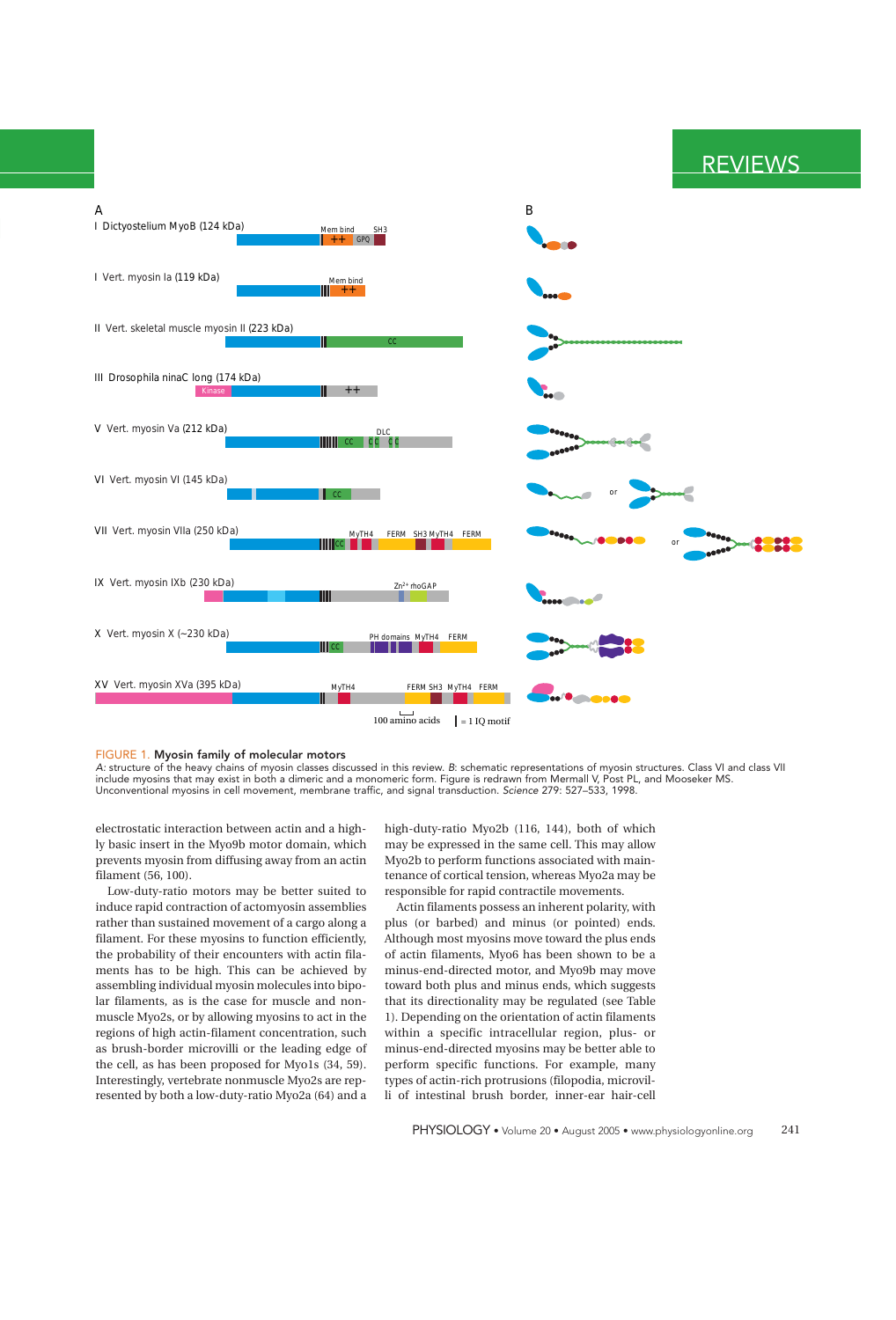

#### FIGURE 2. **Intracellular functions of myosin motors**

A: myosin functions in cell motility and cell adhesion. a, Lamellipodial protrusion driven by actin polymerization, with Myo1 family members contributing to the activation of actin nucleation by the Arp2/3 complex. b, Limitation of lateral extension of lamellipodia by Myo1-dependent cortical tension. c, Limitation of lateral extension of lamellipodia by Myo2-driven contractility. d, Myo2-dependent tail retraction. e, Clustering of cell-substrate adhesion receptors. f, Elongation of filopodia due to Myo10-dependent transport of integrins or VASP/Mena proteins to the filopodial tip. g, Myosin (e.g., Myo10 or Myo2) acting as a clutch coupling cell-substrate adhesion to the forward movement of the cell. h, Cell adhesion receptor endocytosis and recycling. i, Clustering of cell-cell adhesion receptors. j, Myo2-mediated "zippering up" of cell-cell junctions. B: roles of myosins in membrane traffic. a, Extension of pseudopods during phagocytosis (Myo1, Myo10). b, Adhesion of bacteria/food particles to the cell surface during phagocytosis (Myo7). c–d, Reorganization of cortical actin to allow invagination of a clathrin-coated pit (c) or fusion of an exocytic vesicle with the plasma membrane (d) (e.g., by Myo1). e, Contribution of a minus-end-directed myosin (e.g., Myo6) to deformation of plasma membrane during clathrin-coated pit formation. f–g, Minus-end-directed transport of clathrin-coated (f) and uncoated (g) vesicles along actin filaments by Myo6. h–i, Membrane scission (h) and vesicle propulsion (i) driven by Arp2/3-regulated actin polymerization with Myo1 contributing to Arp2/3 activation. j, Plusend-directed transport of exocytic vesicles (e.g., by Myo1). k–l, Switch between microtubule-dependent and actin-dependent transport, resulting in vesicle capture and anchoring (k) or short-range transport along actin filaments (l).

> stereocilia) contain long bundles of actin filaments oriented with their plus ends toward the membrane. Given this arrangement of actin filaments, a plus-end-directed myosin could be used to deliver proteins or organelles toward the tip of the protrusion, whereas a minus-end-directed motor would be necessary to transport cargo inward or maintain membrane invaginations at the base of the protrusions (112).

### **Myosins in Cell Migration and Adhesion**

The first member of a myosin superfamily to be described, muscle Myo2, is responsible for muscle contraction, which it powers via the "sliding filament" mode of action (53, 54). In this model, bipolar myosin filaments induce contraction by forcing two sets of actin filaments of opposite polarity to slide toward each other, causing shortening of the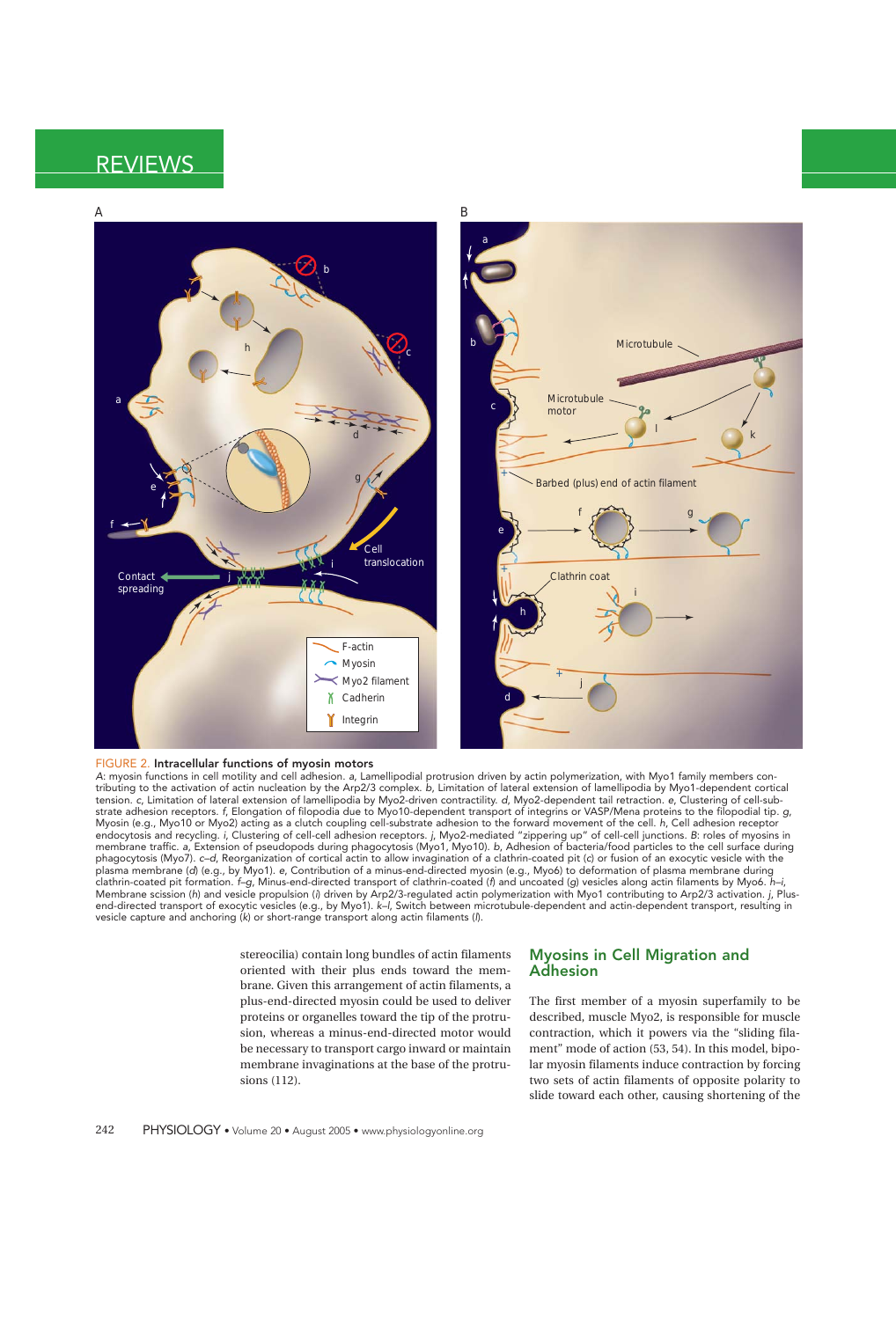muscle fibers. Following the discovery that myosins are also present in nonmuscle cells, it was suggested that myosin-dependent contractile activity, similar to that observed in muscle, may also be involved in cell migration and control of cell shape (97). This "sliding-filament" model of cell motility relies on the existence of bipolar myosin filaments and, therefore, can explain only those types of cell motility that involve Myo2, since it is the only known filament-forming myosin. The best examples of nonmuscle sliding-filament-type motility are constriction of the cleavage furrow during cytokinesis (122) and contraction of the apical actin ring associated with adherens junctions in polarized epithelia (51, 61). During cell migration, Myo2 is present in actin stress fibers in the rear of the cell (81, 119) and may be responsible for the forward movement of the cell body and tail retraction. On the other hand, protrusion of the leading edge of the cell is thought to be powered primarily by actin polymerization rather than by myosininduced contractility (96). However, Myo2-dependent contractility may play an important role in coordination of cell migration and directional motility by preventing formation of lateral pseudopods and limiting pseudopodial/lamellipodial protrusion to the leading edge of the cell.

As an example of the importance of Myo2 in directional movement, a recent study found that Myo2b knockout fibroblasts have numerous, unstable lamellipodia (77) and exhibit high instantaneous velocity and low directional persistence of migration (frequent change of direction). Myo2b appears to be important for limiting formation of lamellipodia to the leading edge of the cell, as well as for sensing mechanical stimuli such as substrate rigidity and pushing/probing forces and for setting direction of migration based on these stimuli. Interestingly, these experiments indicate that Myo2a provides most of the traction forces exerted by a cell on a substrate, whereas the role of Myo2b appears to be to determine/change direction of the traction forces. Myo2b-null cells also exhibit defects in rearward collagen fiber transport along the cell surface and remodeling of 3-D collagen gels (85). Thus, although Myo2b-null cells are able to rapidly, albeit nondirectionally, translocate on twodimensional substrates, their ability to migrate in 3-D gels, which are more representative of an in vivo environment, may be impaired. Collagen fiber transport occurs via repeated cycles of extension and retraction of lamellipodia that are accompanied by recruitment of Myo2b into extending lamellipodia and rearward movement of Myo2b during retraction. Therefore, Myo2b appears to play an important role in contractile activity of lamellipodia.

Studies in *Dictyostelium* also implicate single-

headed, non-filament-forming Myo1 variants in limiting formation of lateral pseudopods. This role is probably accomplished via a mechanism different from that employing Myo2. Myo1 mutants in *Dictyostelium* exhibit decreased velocity of chemotaxis due to increased formation of lateral pseudopods (38, 132). This defect is observed in MyoA, MyoB, and MyoF mutants, with MyoA/MyoB and MyoB/MyoF performing nonredundant functions in cell migration. MyoB also seems to be important for cell response to the waves of chemoattractant cAMP secreted by *Dictyostelium* during starvation-induced cell agreggation and formation of fruiting bodies (38). Since MyoB is known to bind capping protein, Arp2/3, and Myo1 linker (CARMIL), a regulator of the Arp2/3 activity and binding partner of *Dictystelium* capping protein (60, 109), it may influence pseudopod formation by modulating actin nucleation. Myo1 variants may also act as cross-linkers of the cortical actin meshwork to create surface tension that prevents pseudopod extension (28).

Whereas the actin cytoskeleton, both through actin polymerization and actomyosin contractility, provides the main driving force for cell motility, it is also involved in establishment and maintenance of cell adhesion. Cytoplasmic domains of transmembrane cell adhesion receptors (integrins in the case of cell-extracellular matrix contacts and cadherins in the case of cell-cell contacts) interact with actinbinding proteins that link them to actin filaments (49). Due to this close association of adhesion receptors with the actin cytoskeleton, actindependent motors are likely to play an important role in cell adhesion. Myosins may bind to celladhesion receptors and transport them relative to the actin-rich cortex or to the bulk of actin filaments in the cell body. This can lead to the following outcomes: concentration of adhesion receptors at the leading edge or sites of cell-cell contact assembly (121, 123); formation of clusters of adhesion receptors, which increases the strength of cell adhesion and activates intracellular signaling pathways that promote contact assembly (47, 87, 88); and net forward translocation of the leading edge as a result of rearward transport of adhesion receptors, with myosin acting as a clutch (127). In addition, tension exerted by myosin may promote detachment of adhesion receptors from the substrate in the rear of the cell, which is necessary for efficient translocation (25). Recycling of cell-adhesion receptors, which plays an important role in cell migration and cell adhesion (13, 17), may also involve myosins through their functions in endocytosis and/or exocytosis.

Involvement in cell adhesion has been demonstrated for Myo7 and Myo10, two myosins whose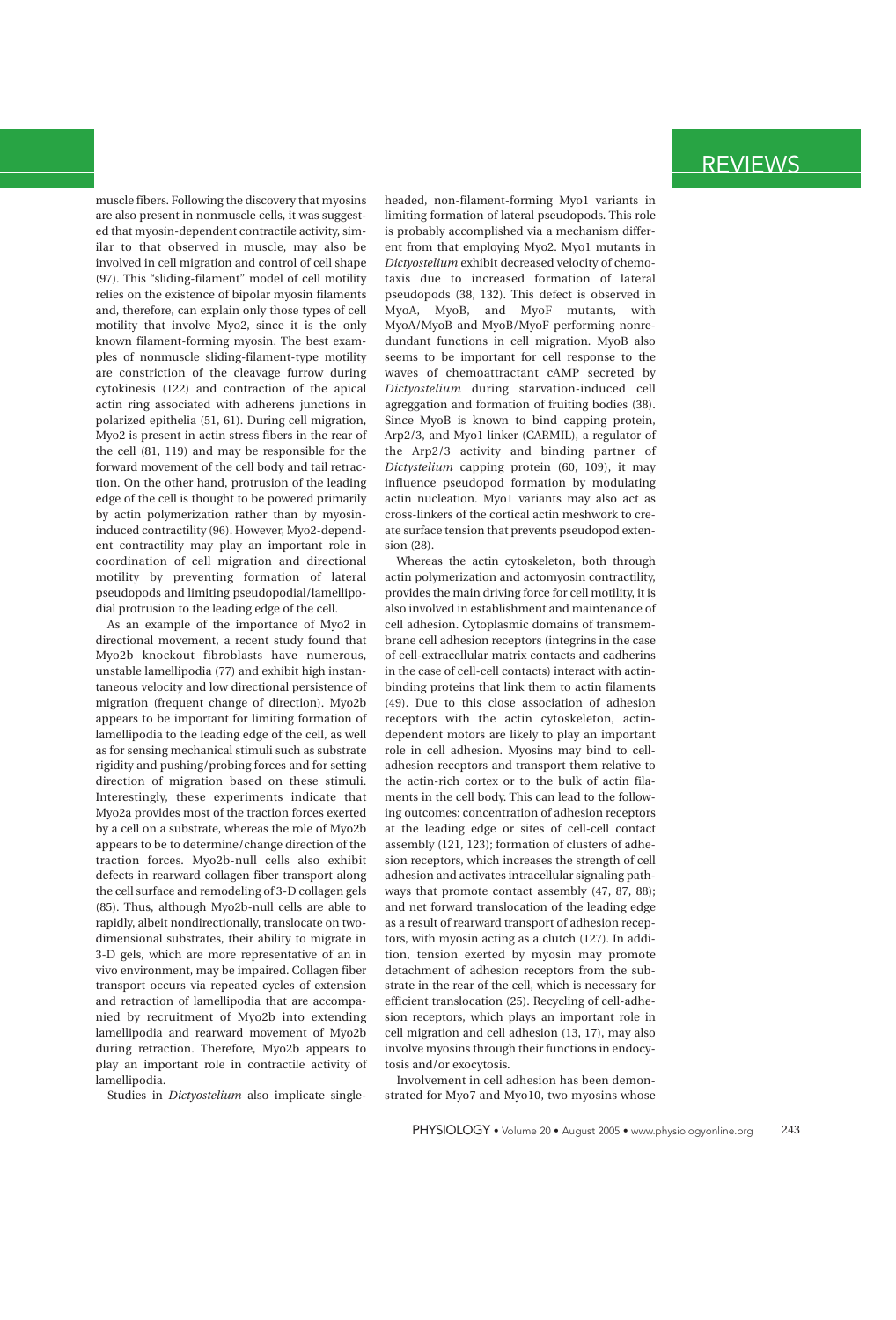tails contain band four-point-one, ezrin, radixin, moesin (FERM) and myosin tail homology 4 (MYTH4) domains. FERM domains typically mediate binding of cytoskeletal proteins to cytoplasmic domains of transmembrane proteins (42), and the FERM domain of Myo10 has been shown to bind integrins (157). Myo10 overexpression enhances formation of filopodia and promotes integrin recruitment into filopodia (157). Myo10 may act as a clutch linking elongating actin filaments to matrix-bound integrins, or it may stabilize filopodia by promoting concentration of integrins at the filopodial tip and establishing strong adhesion to the substrate.

*"Myo6 functions are important for maintaining the integrity of cell monolayers and cell shape, possibly due to its role in regulation of E-cadherin stability."*

> Filopodia induction by Myo10 expression may also depend in part on its involvement in the delivery of Mena/VASP proteins to the cell edge (see below).

> The MYTH4- and FERM-domain-containing region of the Myo7a tail binds vezatin (68) and harmonin (10), two proteins that interact with components of cell-cell junctions (cadherins and catenins) and are involved in formation of lateral links between stereocilia in the inner ear hair bundles. Although both vezatin and Myo7a localize to adherens junctions in epithelial cells (125), no overt disruption of adherens junctions assembly has been detected in cells expressing a Myo7a dominant-negative tail construct; however, this construct prevents cadherin-dependent entry of *Listeria* into epithelial cells (125). Sensory defects in Ushers' syndrome (Myo7a, harmonin, and cadherin mutations in humans) have been attributed to defects in formation of links between stereocilia in the inner ear. Therefore, at least some types of cadherin-dependent adhesive interactions in mammalian cells rely on Myo7a functions, and it remains to be determined whether Myo7a also plays a role in modulation of adherens junction organization.

> In *Dictyostelium* amoebae, Myo7 appears to function in both cell-cell and cell-substrate adhesion, as well as in attachment of food particles to cell surface receptors during phagocytosis (136). As a result of defects in adhesion, Myo7-null cells are deficient in cell migration (the leading edge loses contact with the substrate for prolonged time periods). Myo7 is also localized to filopodial tips in

*Dictyostelium*, and its role in filopodia formation may be analogous to that of Myo10 in mammalian cells.

Another myosin that has been shown to play a role in both cell migration and interactions with cell adhesion proteins is Myo6. In *Drosophila,* Myo6 appears to be necessary for E-cadherin and -catenin stabilization, which is important for border cell migration in the ovary (43). This function may be related to the role of Myo6 in endocytosis, because endocytosis and recycling of adhesion receptors may be necessary for their proper localization and stability. A recent study has extended research on the role of Myo6 in migration of epithelial sheets in *Drosophila* by implicating it in epithelial cell migration during dorsal closure (86). Myo6 ablation causes a disruption and folding of epithelial sheets; therefore, Myo6 functions are important for maintaining the integrity of cell monolayers and cell shape, possibly due to its role in regulation of E-cadherin stability. Myo6 is also involved in migration of human ovarian carcinoma cell lines; thus its role in cell migration may not be limited to *Drosophila* epithelia (156).

Myo1c has long been known to be involved in the adaptation response in the inner ear hair cells (closure of mechanosensitive ion channels during sustained stimulation) (45). Recently, it has been shown that this motor also interacts with cadherin 23, a component of the tip links between hair cell stereocilia (124). The function for a myosin motor in the process of adaptation is thought to be to transport the channel along the length of deflected stereocilium, which modulates tension applied to the channel. Interaction of Myo1c with cell-adhesion molecules forming tip links suggests that tiplink protein complexes may serve to connect Myo1c to mechanosensitive channels, so that the tip links, together with associated ion channels, may be translocated along the actin bundles in stereocilia. It is important to note that Myo7a may also play a role in adaptation, because electrophysiological studies on hair cells from Myo7a-mutant mice revealed significant defects in the adaptation response (67).

A recent study found that nonmuscle Myo2a is necessary for cell-cell adhesion in mouse embryo (22). Myo2a in normal embryos and embryonic stem cells localizes to cell-cell contacts. Embryos lacking Myo2a die by embryonic day 7.5 and exhibit disorganization of visceral endoderm, an extraembryonic cell layer responsible for nutrient uptake and transport as well as spatial patterning within an embryo (9). These defects can be traced in vitro to the loss of E-cadherin and  $\beta$ -catenin localization to cell-cell junctions, accompanied by the loss of cell-cell attachment (manifested by cell shedding and lack of strong attachment in vitro).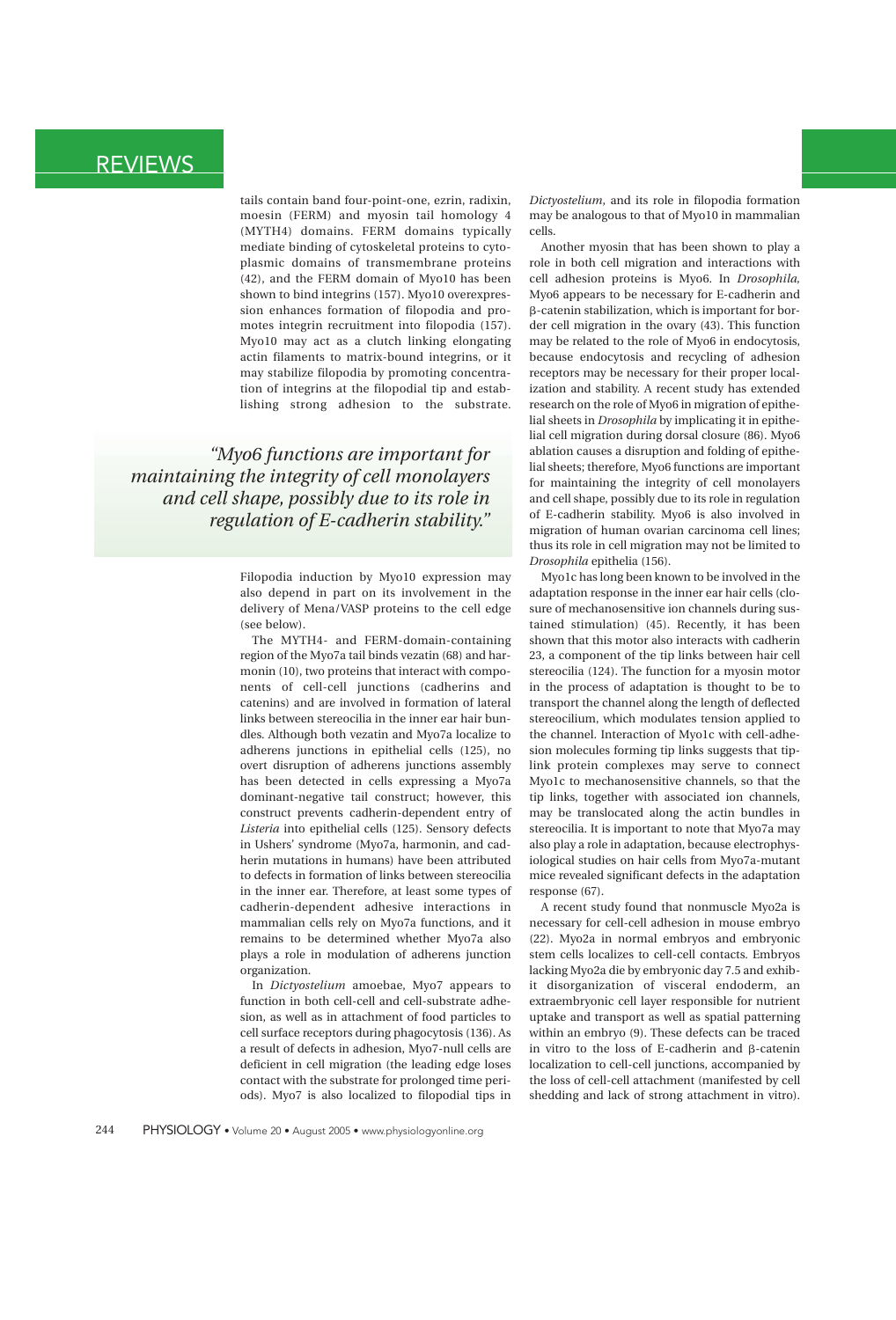During establishment of new cell-cell junctions by cultured epithelial cells, Myo2a is associated with contractile arcs of actin filaments that form along the edges of a nascent contact and may promote contact spreading (66). Adhesion defects observed in Myo2a knockouts may be related to decreased contractility of actin bundles during contact formation. Alternatively, Myo2a-mediated tension applied to adherens junctions via apical actin bundles may be necessary for steady-state maintenance of cell-cell contacts.

### **Myosins and Signal Transduction**

As already discussed above for Myo1c and Myo7a, myosins can also play important roles in cell-signaling pathways (reviewed in Ref. 5). Perhaps the most striking examples are Myo9 family members, which contain an active GTPase activation protein (GAP) domain in their tail domain for the G protein Rho (99, 108). Moreover, the GTP exchange factor (GEF) for Arf, BIG1, has recently been identified as a binding protein for Myo9b (117). Overexpression of Myo9 in cultured cells phenocopies expression of dominant-negative Rho (89). Myo9b may play a role in the cytoskeletal remodeling during uptake/infection of cells by the pathogenic bacteria *Shigella* (48). However, for the most part, the functions for Myo9b (for example in regulating Rho-dependent remodeling of the actin cytoskeleton) have yet to be elucidated. It is interesting to note that Myo9b is most highly expressed in highly motile cells such as leukocytes (151). In contrast, however, the other Myo9 in vertebrates, Myo9a, is most highly expressed in brain (21). It will be of great interest to determine if Myo9a is associated with the highly dynamic arrays of actin within synapses (79).

Myo3, an unusual myosin containing an active protein kinase domain at its NH<sub>2</sub> terminus (63), has long been implicated in phototransduction in *Drosophila*, including regulation of intracellular localization of calmodulin in *Drosophila* photoreceptors (98). Recent studies show that this myosin is responsible for the transport of two vision-related signaling proteins, arrestin and  $G_a\alpha$ , from the cell body to the rhabdomeres in *Drosophila* photoreceptors (27, 72). Myo3-dependent transport requires interaction of arrestin with phosphoinositides (72), suggesting that the mechanism of arrestin transport may involve myosin-dependent movement of phosphoinositide-containing vesicles. In addition to interacting with phosphoinositides, the Myo3 tail also binds F-actin (74) and the adapter protein inactivation no afterpotential D (INAD) (149). Disruption of Myo3-INAD interaction leads to a delay in photoreceptor deactivation (149). Genetic studies link human Myo3 with defects in both hearing and vision (33, 142).

In addition to its multiple roles in membrane traffic and cargo transport (see below), Myo5a has been shown to play a role in regulating apoptosis. One of the light chains of Myo5a, dynein light chain 2 (DLC2, which is also a subunit of the microtubule motor dynein), binds proapoptotic protein Bmf and sequesters it to actin filaments. Binding of Bmf to Myo5 is regulated by cell attachment to the extracellular matrix, so that cell detachment leads to the release of Bmf and onset of programmed cell death (102).

Myo18b has recently been implicated as a potential tumor suppressor based on the observations that it exhibits reduced expression in a large number of ovarian tumors; mutations in Myo18b were observed in a subset of these tumors (155).

### **Myosins in Membrane Traffic**

Myosins have been implicated in various types of membrane traffic, including endo- and exocytosis and intracellular transport of a variety of organelles. Unlike microtubules, which serve as tracks for long-range organelle transport, actin filaments typically provide tracks for short-range organelle movements (69, 113). Additionally, in many cell types actin filaments form dense cortical meshworks, which may impede centripetal transport of endocytic vesicles and/or fusion of exocytic vesicles or may serve as a scaffold to which organelles can be anchored by myosins. In agreement with these properties of the actin cytoskeleton, the roles that have been proposed for myosins include transport of endo- and exocytic vesicles through the actin-rich regions, short-range, local delivery of organelles, and capture and retaining of organelles in specific subcellular regions (50, 69, 152). Since the majority of actin filament plus ends are thought to be facing the plasma membrane (26), minus-end-directed myosins may be expected to participate in internalization of endocytic vesicles, whereas plus-end-directed myosins may be involved in exocytosis. However, there are examples of plus-end-directed myosins being involved in endocytosis, suggesting that a subpopulation of actin filaments with the inverse orientation may exist in certain cell types and/or that a different mechanism of internalization may be involved. Additionally, myosins may promote endo- or exocytosis by inducing local reorganization of actin meshworks to allow the passage of vesicles or promote actin-dependent constriction and scission of the necks of membrane pits. Myo1, 5, and 6 family members have long been implicated in membrane traffic (for reviews of earlier work, see Refs. 50, 69, and 153), whereas recent studies have provided evidence for the role of Myo7 and Myo10 in phago-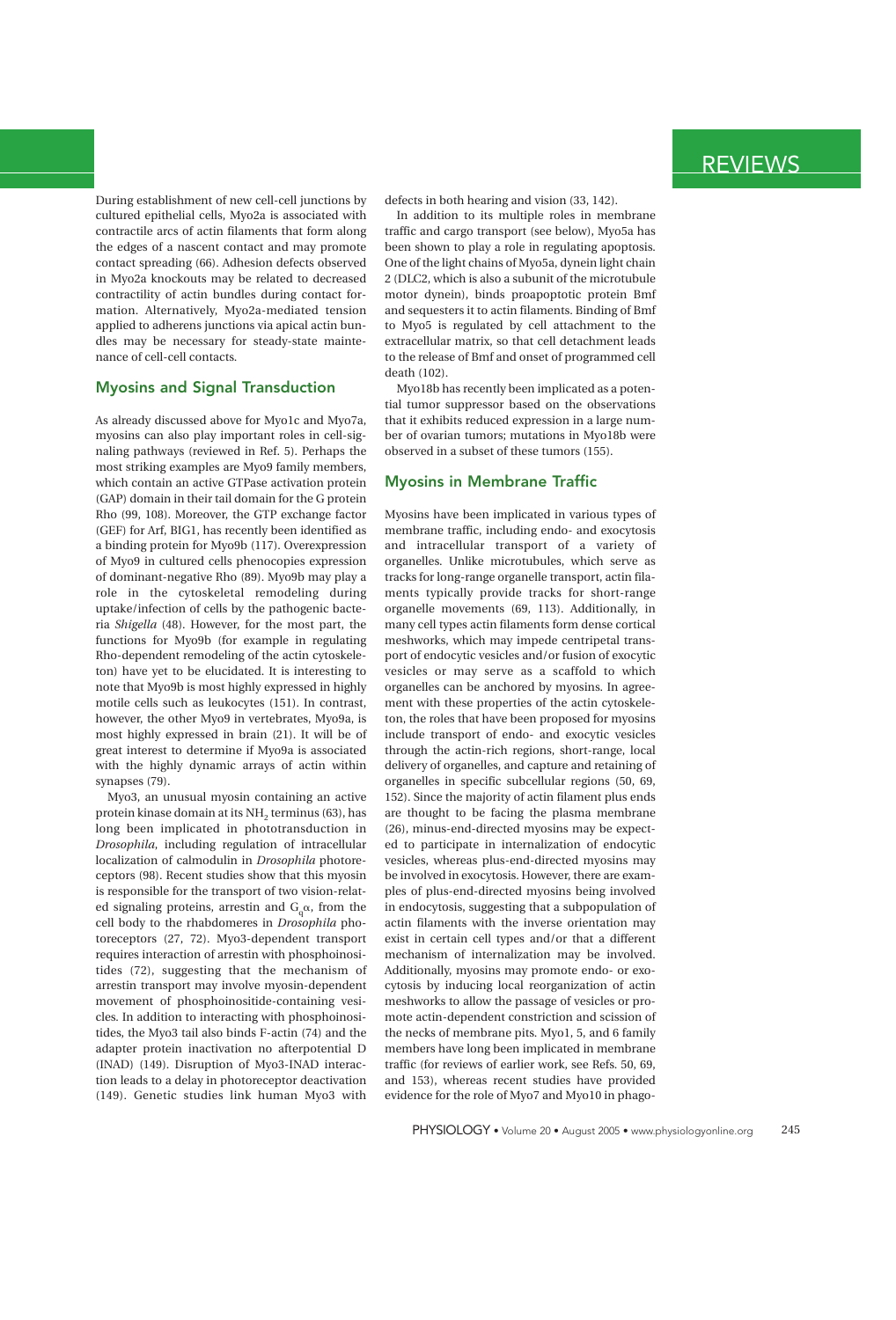cytosis and for involvement of myosins in exocytosis.

Myo6 is well positioned for a role in endocytosis, because its minus-end-directed movement along actin filaments may promote centripetal transport of endocytic vesicles toward early endosomes. Several recent studies have further dissected the role of Myo6 in endocytosis, clarifying its functions in various cell types. Whereas Myo6 in polarized epithelial cells associates with clathrin-coated vesicles and may be involved in transport of endocytic receptors down the surface of microvilli or invagination of clathrin-coated pits (50), in nonpolarized cells Myo6 is recruited to endocytic vesicles following the loss of clathrin coats (3). Displacement of Myo6 using a dominant-negative (headless) construct delays transferrin uptake and slows down centripetal migration of uncoated vesicles and their delivery to pericentriolar endosomes (3). Thus, in nonpolarized epithelial cells, Myo6 may help vesicles traverse dense actin meshworks at the cell periphery. This hypothesis was confirmed using live imaging of green fluorescent protein-Myo6-labeled vesicles, which indicated net inward movement of vesicles, expression of motor-dead Myo6 (which inhibited vesicle migration), and application of actin-depolymerizing drugs (which promoted transferrin trafficking to early endosomes) (4).

Another recent study uncovered the role of the adaptor protein Dab2 in mediating Myo6 recruitment to clathrin-coated vesicles and found that, although interaction of Myo6 with uncoated vesicles does not require Dab2, association of Myo6 with clathrin-coated vesicles can be observed only in cells expressing large amounts of Dab2 (29). The role of Dab2 in Myo6 recruitment and the possibility that this interaction may be regulated, proposed by Dance et al. (29), may explain why in some cell types Myo6 interacts with both clathrin-coated and uncoated vesicles but in others is found only on uncoated vesicles. One specific example of a recep-

### *"Myo6-dependent endocytosis may play an important role in regulation of synaptic plasticity."*

tor that is internalized via a Myo6- and Dab-2 dependent endocytic pathway in polarized epithelia is CFTR (128).

In addition to Dab2, the Myo6 tail also binds two adaptor proteins:  $G_{\alpha}$ -interacting protein interacting protein, COOH terminus (GIPC), which can interact with a variety of transmembrane receptors, and SAP97, which interacts with AMPA-type glutamate receptors at the synapses (50, 94). Myo6 binding to Dab2 is necessary for recruitment of GIPC to clathrin-coated vesicles (29), where GIPC may serve as a scaffold for assembly of signaling complexes associated with the tails of transmembrane receptors. Neurons from Myo6-deficient *Snell's waltzer* mice exhibit defects in AMPA-receptor endocytosis at postsynaptic densities and decreased number of synapses; therefore, Myo6 dependent endocytosis may play an important role in regulation of synaptic plasticity (94). Constitutive endocytosis of transferrin is not impaired in Myo6-mutant mice (94), suggesting that Myo6 is involved only in endocytosis of certain types of receptors in neurons and that this specificity may be mediated by specialized adaptor proteins such as SAP97.

The importance of Myo1 variants in endocytosis was first suggested by studies in *Dictyostelium* amoeba and has recently been emphasized by a study showing that in budding yeast, Myo1 may be directly involved in vesicle scission from the cell membrane (58). This is probably accomplished through Myo1-mediated assembly and reorganization of actin filaments, because Myo1 in both budding and fission yeast has the ability to activate actin nucleation by the Arp2/3 complex and promote assembly of actin filaments at the sites of endocytosis (37, 71, 73). On the other hand, mammalian Myo1 variants do not contain protein domains that could be involved in the activation of the Arp2/3 complex, and therefore in these cells the role of Myo1 in endocytosis may be more indirect, although it is theoretically possible that SH3 domain-containing Myo1s may interact with Arp2/3 through intermediary proteins functionally similar to CARMIL, an Arp2/3 activator and binding partner of the *Dictyostelium* MyoB (60). Interestingly, although a truncated Myo1a construct has been previously shown to inhibit endocytosis in mammalian cells (104), this dominantnegative effect may not reflect the direct involvement of Myo1 family members in endocytosis but instead result from the loss of Myo6 from the apical membrane, similar to that observed in Myo1a knockout enterocytes (137).

The role of Myo5 in vesicular trafficking is well established. There are three isoforms of Myo5 expressed in humans, Myo5a–c (111), and they have been implicated in movement of various types of organelles: melanosomes, phagosomes, smooth ER, endocytic, and recycling vesicles (reviewed in Refs. 69 and 105). Most Myo5-associated organelles also interact with microtubuledependent motors, and Myo5 activity may counteract fast microtubule-dependent movement of organelles by capturing them at the periphery of the cell and inducing them to undergo short-range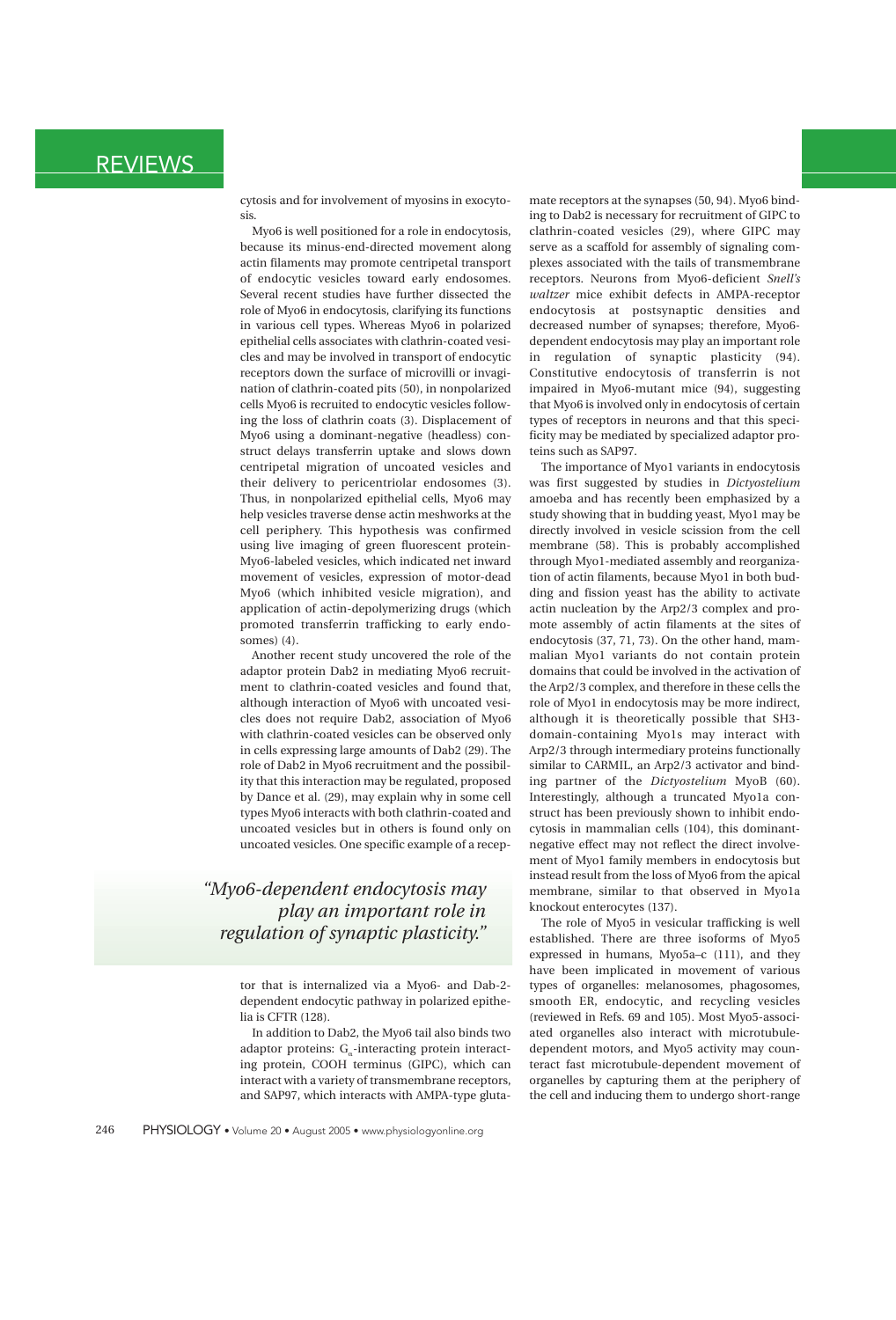actin-dependent movements (14, 69, 152). Myo5 isoforms are targeted to their specific cargoes via interactions of their globular tails with various members of the Rab family of small G proteins. Interactions of Myo5 with Rabs may be indirect; for example, interaction between Myo5a and Rab27a, a melanosome-specific protein, is mediated by melanophilin, which binds to both Myo5a and Rab27a (reviewed in Ref. 69). Myo5a, which is predominantly expressed in neurons and melanocytes, plays an important role in regulating melanosome distribution and in organelle transport in neurons (reviewed in Ref. 15). Mutations in Myo5a, Rab27a, and melanophilin are associated in mice with light coat color (due to abnormal pigment distribution) (80, 84, 150) and abnormalities in synaptic function (75) and in humans with Griscelli syndrome, a rare inherited disease that is characterized by defects in hair pigmentation and by neurological and immune system disorders. Detailed genetic characterization of patients with Griscelli syndrome indicates that patients with Myo5a mutations exhibit only neurological symptoms and pigmentation defects, whereas individuals with Rab27a mutations are also characterized by immune system abnormalities (uncontrolled activation of macrophages and lymphocytes) (83, 120). Myo5b has been implicated in recycling of transferrin receptor and muscarinic acetylcholine receptor (70, 141). Expression of dominant-negative Myo5b tail constructs results in perinuclear accumulation of these receptors, as may be expected when centripetal transport by microtubuledependent motor dynein is not balanced by Myo5 (70, 141). Interestingly, however, a recent study employing a chemical inhibition strategy that locks Myo5b in an inactive, ADP-bound state indicates that this approach to inhibiting Myo5b leads to an opposite result: plasma membrane enrichment of transferrin receptor (101). The authors proposed that the rigor binding of chemically inhibited Myo5b to the actin filaments prevents centripetal transport of endocytic vesicles and promotes accumulation of transferrin receptor at the periphery of the cell. Myo5c is predominantly expressed in epithelial cells, and experiments using Myo5c dominant-negative tail construct implicate this motor in recycling of transferrin receptor but not in its endocytosis (111).

A lot of progress has also been made recently with regard to dissecting the role of the class V myosin Myo2p in vacuolar inheritance in yeast. Studies from Weisman and colleagues identified vacuolar protein Vac17p as a receptor for Myo2p and found that Vac17p is proteolytically degraded in the bud following the delivery of the vacuole from the mother cell into the budding daughter cell (57, 130). Degradation of the myosin receptor may

serve to ensure one-way flow of myosin cargo as well as provide an additional means of regulation of myosin-dependent intracellular transport. It remains to be determined whether this regulatory mechanism is also utilized in mammalian cells, because it has been suggested that proteolytic degradation of melanophilin may play a role in regulation of melanosome transport (40).

As discussed above, Myo7 and 10 share structural and functional similarities. Both of these myosins have been implicated in phagocytosis (24, 44, 136). The mechanisms underlying defects in phagocytosis in Myo7 mutants in *Dictyostelium* amoeba and in mammalian cells appear to be quite distinct from each other. In *Dictyostelium* Myo7 null cells, the defect in phagocytosis is related to adhesion defects (i.e., lack of adhesion of food particles to the cell surface) (136), whereas in RPE cells from mouse Myo7a mutant (*Shaker-1*) decreased phagocytosis of rod outer segments results from a defect in the centripetal transport of phagosomes that prevents fusion with lysosomes (44). The contribution of Myo10 to phagocytosis appears to result from its role in pseudopod formation by macrophages (24).

Myosins have also been shown to play a role in exocytosis and secretion, possibly by promoting delivery of exocytic vesicles to the plasma membrane and/or inducing reorganization of cortical actin to allow membrane fusion. Myo1c promotes insulin-stimulated exocytosis of glucose transporter GLUT4 in adipocytes (12), whereas Myo2b knockdown using antisense RNA decreases the rate of calcium-stimulated exocytosis in fibroblasts (133). Myo5-mediated transport of exocytic vesicles is involved in chromaffin cell secretion (114) and insulin secretion by pancreatic  $\beta$ -cells (140). Roles for Myo1, Myo2, and Myo6 in delivery of vesicles from the Golgi apparatus to the plasma membrane as well as in structural organization of the Golgi have been proposed by several groups based on the association of these myosins with the Golgi membranes and a decrease in secretion from Golgi to the plasma membrane in *Snell's waltzer* fibroblasts (18, 39, 126). A recent study identified optineurin, a Golgi-associated protein, as a Myo6 binding partner that mediates its interaction with the Golgi apparatus and found that knockdown of optineurin expression leads to disruption of Golgi organization and exocytosis (118).

### **Myosins in Protein, RNA, and Organelle Localization**

In addition to playing important roles in the intracellular transport of membrane-bound organelles, myosins are involved in determining intracellular localization of proteins, multiprotein complexes,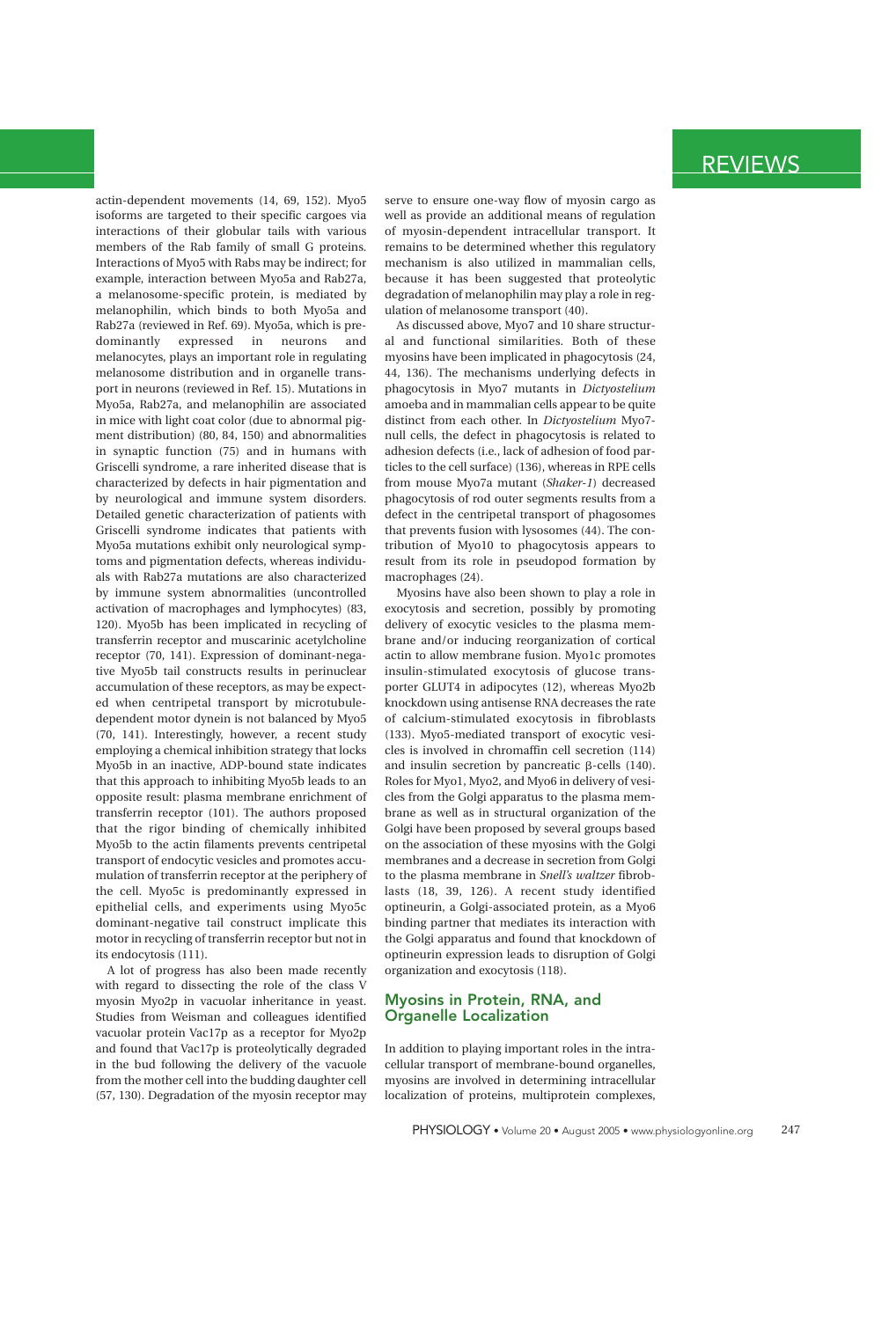RNA, and nonmembranous organelles.

Myo1a, a major myosin of the intestinal brush border, has been shown to be involved in localizing sucrase-isomaltase, an intestinal enzyme involved in disaccharide digestion, to the brush border of intestinal epithelial cells (137, 139). The cytoplasmic domain of sucrase-isomaltase binds to the tail of Myo1a. The mechanism responsible for sucraseisomaltase localization involves interaction of Myo1a with lipid-raft-associated sucrase-isomaltase. Myo1a is also the major calmodulin-binding protein within the brush border and thus by default is required for localization of high concentrations of calmodulin within the microvilli of the brush border, the site of dietary uptake of Ca<sup>2+</sup>. The brush border cytoskeleton is destabilized in the Myo1a knockout, perhaps because of the loss of microvillar calmodulin and the resultant poor  $Ca^{2+}$  buffering that may activate the  $Ca<sup>2+</sup>$ -dependent actinsevering activity of the microvillar core protein villin (137).

Two myosins, Myo5a and Myo10, have recently been shown to interact with microtubules via their tails (19, 147). Myo10-microtubule interaction is important for cortical anchoring of the nucleus and meiotic spindle positioning in *Xenopus* oocytes (147). In addition to directly binding to microtubules, Myo5a also interacts with microtubuledependent motor kinesin and with intermediate filaments and may serve as a linker between actin-, microtubule-, and intermediate filament-based cytoskeletal systems (69, 103, 146). In another example of coordination between actin and microtubules, Myo2 has been implicated in centrosome separation (115). Cortical contraction that requires Myo2 activity separates and positions centrosomes following nuclear-envelope breakdown. The authors posited that centrosome separation occurs first via activity of dynein motors that interact with the nuclear envelope. Following nuclear-envelope breakdown, final positioning of centrosomes depends on interaction of astral microtubules with the actin-based cell cortex and on cortical Myo2 activity.

As discussed above, Myo10 is involved in transport of integrins and Mena/VASP proteins to the tips of filopodia (134, 157). Both cell-substrate adhesion via integrins and actin filament elongation due to the anticapping activity of Mena/VASP may contribute to the ability of Myo10 to promote formation of filopodia.

In a curious parallel to Myo10's role in filopodia elongation, another MYTH4- and FERM-domaincontaining myosin, Myo15a, has been found to be necessary for elongation of stereocilia of the inner ear hair cells (143). The functions of Myo15a in stereocilia elongation involve delivery of a protein called whirlin, which binds to the SH3-MYTH4- FERM-domain-containing region of the Myo15a tail, to the tips of stereocilia, where whirlin may regulate actin dynamics and actin filament elongation (6, 32, 62). In addition to regulation of stereocilia elongation, Myo15a interaction with whirlin may also play a role in cohesion of stereocilia (32).

In addition to protein and organelle localization, class V myosins are also involved in RNA localization. In budding yeast, the class V myosin Myo4p affects the transport and localization of a number of specific mRNAs from the mother cell to the bud via its direct interaction with She3p, one subunit of a multiprotein complex that interacts with specific sequences within the 3'-untranslated region of the transported mRNAs (reviewed in Ref. 46). In neurons, Myo5a has been shown to be part of a polyribosome-associated mRNA/protein (mRNP) complex containing Puralpha, mStaufen, and fragile X protein (92).

### **Conclusion**

Based on the studies summarized above, it has become clear that within a given cell, multiple myosins are expressed with distinct but often overlapping subcellular localizations and potentially overlapping functions. This review highlights the considerable progress made toward unraveling the complexities of myosin functions at the cellular level. However, a major challenge in the future will be to assess how these functions contribute to physiological functions at the tissue, organ, and organism levels in metazoan species, including vertebrates.

This work was supported by grants from the National Institute of Diabetes and Digestive and Kidney Diseases (DK-55389, DK-25387, DK-45735), the Patterson Trust, the American Heart Association, and by a postdoctoral fellowship from the Arthritis Foundation.

#### *References*

- 1. Adato A, Michel V, Kikkawa Y, Reiners J, Alagramam KN, Weil D, Yonekawa H, Wolfrum U, El-Amraoui A, and Petit C. Interactions in the network of Usher syndrome type 1 pro-teins. Hum Mol Genet 14: 347–356, 2005.
- 2. Altman D, Sweeney HL, and Spudich JA. The mechanism of vosin VI translocation and its load-induced anchoring. Cell myosin VI transiocul.<br>116: 737–749, 2004.
- 3. Aschenbrenner L, Lee T, and Hasson T. Myo6 facilitates the translocation of endocytic vesicles from cell peripheries. Mol Biol Cell 14: 2728–2743, 2003.
- 4. Aschenbrenner L, Naccache SN, and Hasson T. Uncoated endocytic vesicles require the unconventional myosin, Myo6, for rapid transport through actin barriers. Mol Biol Cell 15: 2253–2263, 2004.
- 5. Bahler M. Myosins on the move to signal transduction. Curr Opin Cell Biol 8: 18–22, 1996.
- 6. Belyantseva IA, Boger ET, Naz S, Frolenkov GI, Sellers JR,<br>Ahmed ZM, Griffith AJ, and Friedman TB. Myosin-XVa is<br>required for tip localization of whirlin and differential elonga-<br>tion of hair-cell stereocilia. Nat Cell
- 7. Benashski SE, Harrison A, Patel-King RS, and King SM. Dimerization of the highly conserved light chain shared by dynein and myosin V. J Biol Chem 272: 20929–20935, 1997.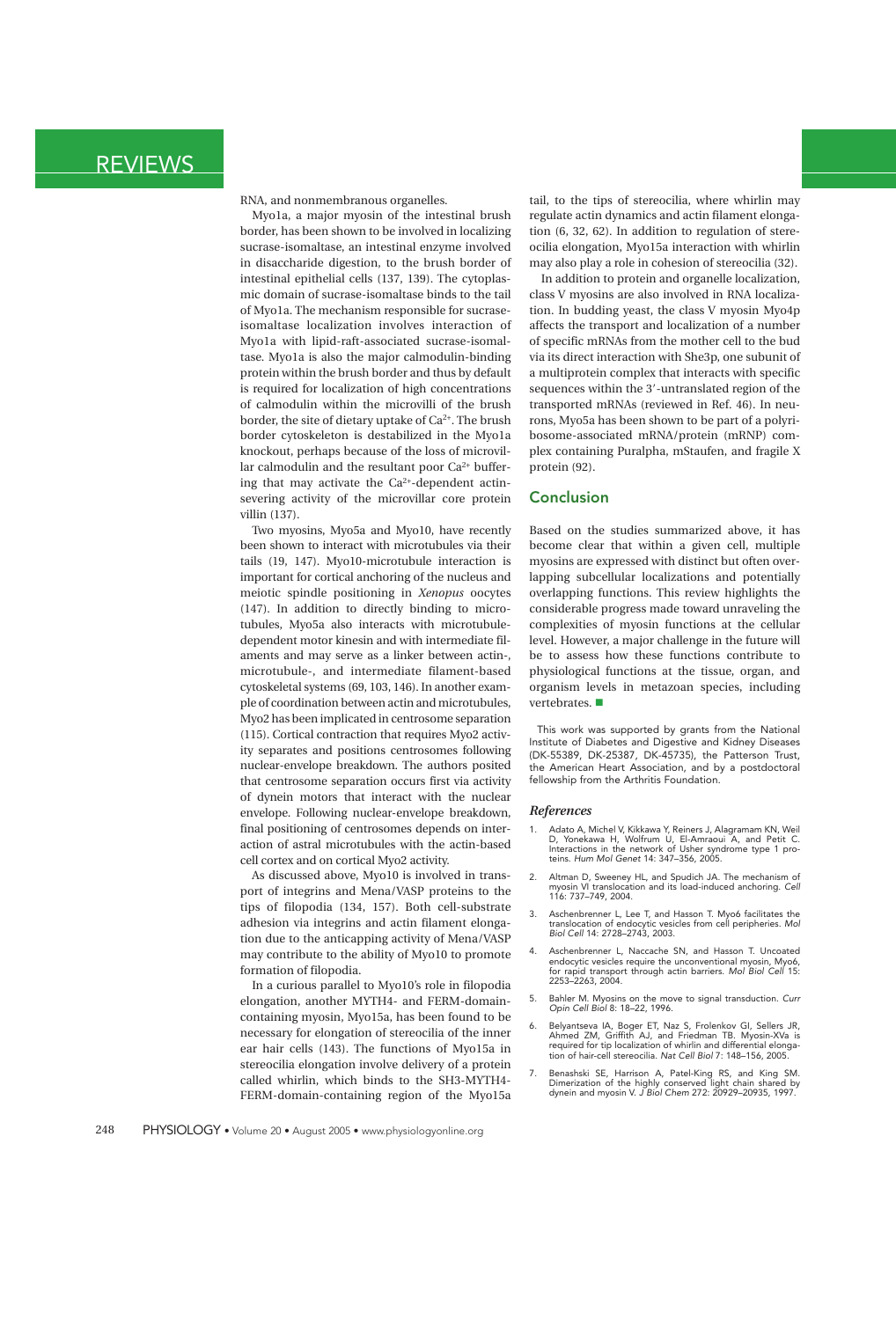- 8. Berg JS, Powell BC, and Cheney RE. A millennial myosin census. Mol Biol Cell 12: 780–794, 2001.
- 9. Bielinska M, Narita N, and Wilson DB. Distinct roles for visceral endoderm during embryonic mouse development. Int J Dev Biol 43: 183–205, 1999.
- 10. Boeda B, El-Amraoui A, Bahloul A, Goodyear R, Daviet L, Blanchard S, Perfettini I, Fath KR, Shorte<br>S, Reiners J, Houdusse A, Legrain P, Wolfrum U,<br>Richardson G, and Petit C. Myosin VIIa, harmonin<br>and cadherin 23, three
- 11. Bohl F, Kruse C, Frank A, Ferring D, and Jansen RP. She2p, a novel RNA-binding protein tethers ASH1 mRNA to the Myo4p myosin motor via She3p. EMBO J 19: 5514–5524, 2000.
- 12. Bose A, Robida S, Furcinitti PS, Chawla A, Fogarty K, Corvera S, and Czech MP. Unconventional myosin Myo1c promotes membrane fusion in a regulated exocytic pathway. Mol Cell Biol 24: 5447–5458, 2004.
- 13. Bretscher MS and Aguado-Velasco C. Membrane traffic during cell locomotion. Curr Opin Cell Biol 10: 537–541, 1998.
- 14. Bridgman PC. Myosin Va movements in normal and dilute-lethal axons provide support for a dual filament motor complex. J Cell Biol 146: 1045–1060, 1999.
- 15. Bridgman PC. Myosin-dependent transport in neurons. J Neurobiol 58: 164–174, 2004.
- 16. Brown ME and Bridgman PC. Myosin function in nervous and sensory systems. J Neurobiol 58: 118–130, 2004.
- 17. Bryant DM and Stow JL. The ins and outs of Ecadherin trafficking. Trends Cell Biol 14: 427–434, 2004.
- 18. Buss F, Spudich G, and Kendrick-Jones J. Myosin VI: cellular functions and motor properties. Annu Rev Cell Dev Biol 20: 649–676, 2004.
- 19. Cao TT, Chang W, Masters SE, and Mooseker MS. Myosin-Va binds to and mechanochemically cou-ples microtubules to actin filaments. Mol Biol Cell 15: 151–161, 2004.
- 20. Cheney RE, O'Shea MK, Heuser JE, Coelho MV, Wolenski JS, Espreafico EM, Forscher P, Larson RE, and Mooseker MS. Brain myosin-V is a two-headed unconventional myosin with motor activi-ty. Cell 75: 13–23, 1993.
- 21. Chieregatti E, Gartner A, Stoffler HE, and Bahler M. Myr 7 is a novel myosin IX-RhoGAP expressed in rat brain. J Cell Sci 111: 3597–3608, 1998.
- 22. Conti MA, Even-Ram S, Liu C, Yamada KM, and Adelstein RS. Defects in cell adhesion and the vis-ceral endoderm following ablation of nonmuscle myosin heavy chain II-A in mice. J Biol Chem 279: 41263–41266, 2004.
- 23. Costa MC, Mani F, Santoro W Jr, Espreafico EM,<br>and Larson RE. Brain myosin-V, a calmodulin-car-<br>rying myosin, binds to calmodulin-dependent<br>protein kinase II and activates its kinase activity. J Biol Chem 274: 15811–15819, 1999.
- 24. Cox D, Berg JS, Cammer M, Chinegwundoh JO, Dale BM, Cheney RE, and Greenberg S. Myosin X is a downstream effector of PI(3)K during phago-cytosis. Nat Cell Biol 4: 469–477, 2002.
- 25. Cox EA and Huttenlocher A. Regulation of inte-<br>grin-mediated adhesion during cell migration. grin-mediated adhesion during cell migration. Microsc Res Tech 43: 412–419, 1998.
- 26. Cramer LP. Organization and polarity of actin fila-ment networks in cells: implications for the mech-anism of myosin-based cell motility. Biochem Soc Symp 65: 173–205, 1999.
- 27. Cronin MA, Diao F, and Tsunoda S. Light-depend-ent subcellular translocation of Gqalpha in Drosophila photoreceptors is facilitated by the photoreceptor-specific myosin III NINAC. J Cell Sci 117: 4797–4806, 2004.
- 28. Dai J, Ting-Beall HP, Hochmuth RM, Sheetz MP, and Titus MA. Myosin I contributes to the gener-ation of resting cortical tension. Biophys J 77: 1168–1176, 1999.
- 29. Dance AL, Miller M, Seragaki S, Aryal P, White B, Aschenbrenner L, and Hasson T. Regulation of myosin-VI targeting to endocytic compartments. Traffic 5: 798–813, 2004.
- 30. De La Cruz EM, Ostap EM, and Sweeney HL. Kinetic mechanism and regulation of myosin VI. J Biol Chem 276: 32373–32381, 2001.
- 31. De La Cruz EM, Wells AL, Rosenfeld SS, Ostap EM, and Sweeney HL. The kinetic mechanism of myosin V. Proc Natl Acad Sci USA 96: 13726–13731, 1999.
- 32. Delprat B, Michel V, Goodyear R, Yamasaki Y, Michalski N, El-Amraoui A, Perfettini I, Legrain P, Richardson G, Hardelin JP, and Petit C. Myosin XVa and whirlin, two deafness gene products required for hair bundle growt Genet 14: 401–410, 2005.
- 33. Dose AC and Burnside B. A class III myosin expressed in the retina is a potential candidate for Bardet-Biedl syndrome. Genomics 79: 621–624, 2002.
- 34. El Mezgueldi M, Tang N, Rosenfeld SS, and Ostap EM. The kinetic mechanism of Myo1e (human myosin-IC). J Biol Chem 277: 21514–21521, 2002.
- 35. El-Amraoui A, Schonn JS, Kussel-Andermann P,<br>Blanchard S, Desnos C, Henry JP, Wolfrum U,<br>Darchen F, and Petit C. MyRIP, a novel Rab effec-<br>tor, enables myosin VIIa recruitment to retinal<br>melanosomes. EMBO Rep 3: 463–47
- 36. El-Husseini AE, Kwasnicka D, Yamada T, Hirohashi S, and Vincent SR. BERP, a novel ring finger pro-tein, binds to alpha-actinin-4. Biochem Biophys Res Commun 267: 906–911, 2000.
- 37. Evangelista M, Klebl BM, Tong AH, Webb BA,<br>Leeuw T, Leberer E, Whiteway M, Thomas DY,<br>and Boone C. A role for myosin- in actin assem-<br>bly through interactions with Vrp1p, Bee1p, and<br>the Arp2/3 complex. J Cell Biol 148: 2000.
- 38. Falk DL, Wessels D, Jenkins L, Pham T, Kuhl S, Titus MA, and Soll DR. Shared, unique and redundant functions of three members of the class I myosins (MyoA, MyoB and MyoF) in motility and chemotaxis in Dictyostelium. J 3985–3999, 2003.
- 39. Fath KR. Characterization of myosin-II binding to Golgi stacks in vitro. Cell Motil Cytoskeleton 60: 222–235, 2005.
- 40. Fukuda M and Itoh T. Slac2-a/melanophilin con-tains multiple PEST-like sequences that are highly sensitive to proteolysis. J Biol Chem 279: 22314–22321, 2004.
- 41. Fukuda M and Kuroda TS. Slac2-c (synaptotag-min-like protein homologue lacking C2 domains-c), a novel linker protein that interacts with Rab27, myosin Va/VIIa, and actin. J Biol Chem 277: 43096–43103, 2002.
- 42. Garcia-Alvarez B, de Pereda JM, Calderwood DA, Ulmer TS, Critchley D, Campbell ID, Ginsberg MH, and Liddington RC. Structural determinants of integrin recognition by talin. Mol Cell 11: 49–58, 2003.
- 43. Geisbrecht ER and Montell DJ. Myosin VI is required for E-cadherin-mediated border cell migration. Nat Cell Biol 4: 616–620, 2002.
- 
- 44. Gibbs D, Kitamoto J, and Williams DS. Abnormal phagocytosis by retinal pigmented epithelium that lacks myosin VIIa, the Usher syndrome 1B protein. Proc Natl Acad Sci USA 100: 6481–6486, 2003.
- 45. Gillespie PG and Cyr JL. Myosin-1c, the hair cell's adaptation motor. Annu Rev Physiol 66: 521–545, 2004.
- 46. Gonsalvez GB, Urbinati CR, and Long RM. RNA localization in yeast: moving towards a mecha-nism. Biol Cell 97: 75–86, 2005.
- 47. Goodwin M and Yap AS. Classical cadherin adhesion molecules: coordinating cell adhesion, sig-naling and the cytoskeleton. J Mol Histol 35: 839–844, 2004.
- 48. Graf B, Bahler M, Hilpela P, Bowe C, and Adam T. Functional role for the class IX myosin myr5 in epithelial cell infection by Shigella flexneri. Cell Microbiol 2: 601–616, 2000.
- 49. Gumbiner BM. Cell adhesion: the molecular basis of tissue architecture and morphogenesis. Cell 84: 345–357, 1996.
- 50. Hasson T. Myosin VI: two distinct roles in endocy-tosis. J Cell Sci 116: 3453–3461, 2003.
- 51. Hirokawa N, Keller TC 3rd, Chasan R, and Mooseker MS. Mechanism of brush border con-tractility studied by the quick-freeze, deep-etch method. J Cell Biol 96: 1325–1336, 1983.
- 52. Homma K, Saito J, Ikebe R, and Ikebe M. Motor function and regulation of myosin X. J Biol Chem 276: 34348–34354, 2001.
- 53. Huxley AF and Niedergerke R. Structural changes in muscle during contraction; interference micro-scopy of living muscle fibres. Nature 173: 971–973, 1954.
- 54. Huxley H and Hanson J. Changes in the cross-stri-ations of muscle during contraction and stretch and their structural interpretation. Nature 173: 973–976, 1954.
- 55. Inoue A and Ikebe M. Characterization of the motor activity of mammalian myosin VIIA. J Biol Chem 278: 5478–5487, 2003.
- 56. Inoue A, Saito J, Ikebe R, and Ikebe M. Myosin IXb is a single-headed minus-end-directed pro-cessive motor. Nat Cell Biol 4: 302–306, 2002.
- 57. Ishikawa K, Catlett NL, Novak JL, Tang F, Nau JJ, and Weisman LS. Identification of an organelle-specific myosin V receptor. J Cell Biol 160: 887–897, 2003.
- 58. Jonsdottir GA and Li R. Dynamics of yeast myosin I: evidence for a possible role in scission of endo-cytic vesicles. Curr Biol 14: 1604–1609, 2004.
- 59. Jontes JD, Milligan RA, Pollard TD, and Ostap EM. Kinetic characterization of brush border myosin-I ATPase. Proc Natl Acad Sci USA 94: 14332–14337, 1997.
- 60. Jung G, Remmert K, Wu X, Volosky JM, and Hammer JA 3rd. The Dictyostelium CARMIL pro-tein links capping protein and the Arp2/3 com-plex to type I myosins through their SH3 domains. J Cell Biol 153: 1479–1497, 2001.
- 61. Keller TC 3rd and Mooseker MS. Ca++-calmodulin-dependent phosphorylation of myosin, and its role in brush border contraction in vitro. J Cell Biol 95: 943–959, 1982.
- 62. Kikkawa Y, Mburu P, Morse S, Kominami R, Townsend S, and Brown SD. Mutant analysis reveals whirlin as a dynamic organizer in the growing hair cell stereocilium. Hum Mol Genet 14: 391–400, 2005.
- 63. Komaba S, Inoue A, Maruta S, Hosoya H, and Ikebe M. Determination of human myosin III as a motor protein having a protein kinase activity. J Biol Chem 278: 21352–21360, 2003.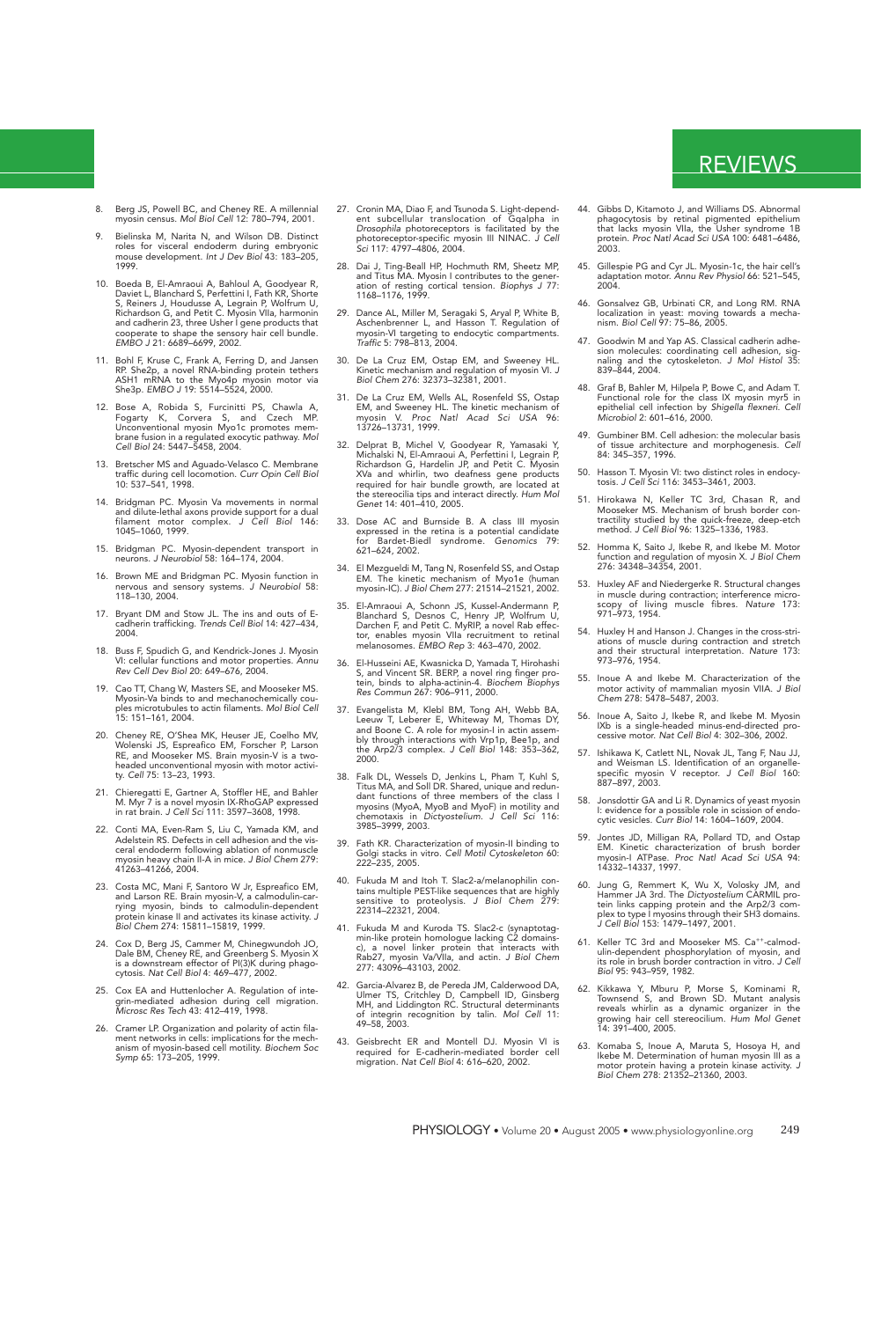- 64. Kovacs M, Wang F, Hu A, Zhang Y, and Sellers JR. Functional divergence of human cytoplasmic myosin II: kinetic characterization of the nonmus-cle IIA isoform. J Biol Chem 278: 38132–38140, 2003.
- 65. Kovacs M, Wang F, and Sellers JR. Mechanism of action of myosin X, a membrane-associated molecular motor. J Biol Chem 280: 15071–15083, 2005.
- 66. Krendel MF and Bonder EM. Analysis of actin filament bundle dynamics during contact formation in live epithelial cells. Cell Motil Cytoskeleton 43: 296–309, 1999.
- 67. Kros CJ, Marcotti W, van Netten SM, Self TJ, Libby RT, Brown SD, Richardson GP, and Steel KP. Reduced climbing and increased slipping adapta-tion in cochlear hair cells of mice with Myo7a mutations. Nat Neurosci 5: 41–47, 2002.
- 68. Kussel-Andermann P, El-Amraoui A, Safieddine S, Nouaille S, Perfettini I, Lecuit M, Cossart P, Wolfrum U, and Petit C. Vezatin, a novel trans-<br>membrane protein, bridges myosin VIIA to the<br>membrane protein, bridges myos 6020–6029, 2000.
- 69. Langford GM. Myosin-V, a versatile motor for short-range vesicle transport. Traffic 3: 859–865, 2002.
- 70. Lapierre LA, Kumar R, Hales CM, Navarre J, Bhartur SG, Burnette JO, Provance DW Jr, Mercer JA, Bahler M, and Goldenring JR. Myosin vb is associated with plasma membrane recycling sys-tems. Mol Biol Cell 12: 1843–1857, 2001.
- 71. Lechler T, Shevchenko A, and Li R. Direct involve-ment of yeast type I myosins in Cdc42-dependent actin polymerization. J Cell Biol 148: 363–373, 2000.
- 72. Lee SJ and Montell C. Light-dependent translo-cation of visual arrestin regulated by the NINAC myosin III. Neuron 43: 95–103, 2004.
- 73. Lee WL, Bezanilla M, and Pollard TD. Fission yeast myosin-I, Myo1p, stimulates actin assembly by Arp2/3 complex and shares functions with WASp. J Cell Biol 151: 789–800, 2000.
- 74. Les Erickson F, Corsa AC, Dose AC, and Burnside B. Localization of a class III myosin to filopodia tips in transfected HeLa cells requires an actin-binding site in its tail domain. Mol Biol Cell 14: 4173–4180, 2003.
- 75. Libby RT, Lillo C, Kitamoto J, Williams DS, and Steel KP. Myosin Va is required for normal pho-toreceptor synaptic activity. J Cell Sci 117: 4509–4515, 2004.
- 76. Lister I, Schmitz S, Walker M, Trinick J, Buss F, Veigel C, and Kendrick-Jones J. A monomeric myosin VI with a large working stroke. EMBO J 23: 1729–1738, 2004.
- 77. Lo CM, Buxton DB, Chua GC, Dembo M, Adelstein RS, and Wang YL. Nonmuscle myosin IIb is involved in the guidance of fibroblast migra-tion. Mol Biol Cell 15: 982–989, 2004.
- 78. Long RM, Gu W, Lorimer E, Singer RH, and Chartrand P. She2p is a novel RNA-binding pro-tein that recruits the Myo4p-She3p complex to ASH1 mRNA. EMBO J 19: 6592–6601, 2000.
- 79. Luo L. Actin cytoskeleton regulation in neuronal morphogenesis and structural plasticity. Annu Rev Cell Dev Biol 18: 601–635, 2002.
- 80. Matesic LE, Yip R, Reuss AE, Swing DA, O'Sullivan<br>TN, Fletcher CF, Copeland NG, and Jenkins NA.<br>Mutations in Mlph, encoding a member of the<br>Rab effector family, cause the melanosome trans-<br>port defects observed in lead
- 81. Maupin P, Phillips CL, Adelstein RS, and Pollard TD. Differential localization of myosin-II isozymes in human cultured cells and blood cells. J Cell Sci 107: 3077–3090, 1994.
- 82. Mehta AD, Rock RS, Rief M, Spudich JA, Mooseker MS, and Cheney RE. Myosin-V is a pro-cessive actin-based motor. Nature 400: 590–593, 1999.
- 83. Menasche G, Fischer A, and de Saint Basile G. Griscelli syndrome types 1 and 2. Am J Hum Genet 71: 1237–1238, 2002.
- 84. Mercer JA, Seperack PK, Strobel MC, Copeland NG, and Jenkins NA. Novel myosin heavy chain encoded by murine dilute coat colour locus. Nature 349: 709–713, 1991.
- 85. Meshel AS, Wei Q, Adelstein RS, and Sheetz MP. Basic mechanism of three-dimensional collagen fibre transport by fibroblasts. Nat Cell Biol 7: 157–164, 2005.
- 86. Millo H, Leaper K, Lazou V, and Bownes M. Myosin VI plays a role in cell-cell adhesion during epithelial morphogenesis. Mech Dev 121: 1335–1351, 2004.
- 87. Miyamoto S, Akiyama SK, and Yamada KM. Synergistic roles for receptor occupancy and aggregation in integrin transmembrane function. Science 267: 883–885, 1995.
- 88. Miyamoto S, Teramoto H, Coso OA, Gutkind JS, Burbelo PD, Akiyama SK, and Yamada KM. Integrin function: molecular hierarchies of cytoskeletal and signaling molecules. J Cell Biol 131: 791–805, 1995.
- 89. Muller RT, Honnert U, Reinhard J, and Bahler M. The rat myosin myr 5 is a GTPase-activating pro-tein for Rho in vivo: essential role of arginine 1695. Mol Biol Cell 8: 2039–2053, 1997.
- 90. Nishikawa S, Homma K, Komori Y, Iwaki M, Wazawa T, Hikikoshi Iwane A, Saito J, Ikebe R, Katayama E, Yanagida T, and Ikebe M. Class VI myosin moves processively along actin filaments backward with large steps. *Biochem*
- 91. O'Connell CB and Mooseker MS. Native Myosin-IXb is a plus-, not a minus-end-directed motor. Nat Cell Biol 5: 171–172, 2003.
- 92. Ohashi S, Koike K, Omori A, Ichinose S, Ohara S, Kobayashi S, Sato TA, and Anzai K. Identification of mRNA/protein (mRNP) complexes containing Puralpha, mStaufen, fragile X protein, and myosin Va and their association with rough endoplasmic reticulum equipped with a kinesin motor. J Biol Chem 277: 37804–37810, 2002.
- 93. Ostap EM and Pollard TD. Biochemical kinetic characterization of the Acanthamoeba myosin-I ATPase. J Cell Biol 132: 1053–1060, 1996.
- Osterweil E, Wells DG, and Mooseker MS. A role for myosin VI in postsynaptic structure and gluta-mate receptor endocytosis. J Cell Biol 168: 329–338, 2005.
- 95. Petit C. Usher syndrome: from genetics to patho-genesis. Annu Rev Genomics Hum Genet 2: 271–297, 2001.
- 96. Pollard TD and Borisy GG. Cellular motility driven by assembly and disassembly of actin filaments. Cell 112: 453–465, 2003.
- 97. Pollard TD and Weihing RR. Actin and myosin and cell movement. CRC Crit Rev Biochem 2: 1–65, 1974.
- 98. Porter JA, Yu M, Doberstein SK, Pollard TD, and Montell C. Dependence of calmodulin localiza-tion in the retina on the NINAC unconventional myosin. Science 262: 1038–1042, 1993.
- 99. Post PL, Bokoch GM, and Mooseker MS. Human myosin-IXb is a mechanochemically active motor and a GAP for rho. J Cell Sci 111: 941–950, 1998.
- 100. Post PL, Tyska MJ, O'Connell CB, Johung K, Hayward A, and Mooseker MS. Myosin-IXb is a single-headed and processive motor. J Biol Chem 277: 11679–11683, 2002.
- 101. Provance DW Jr, Gourley CR, Silan CM, Cameron LC, Shokat KM, Goldenring JR, Shah K, Gillespie PG, and Mercer JA. Chemical-genetic inhibition of a sensitized mutant myosin Vb demonstrates a role in peripheral-pericentriolar membrane traffic. Proc Natl Acad Sci USA 101: 1868–1873, 2004.
- 102. Puthalakath H, Villunger A, O'Reilly LA, Beaumont JG, Coultas L, Cheney RE, Huang DC, and Strasser A. Bmf: a proapoptotic BH3-only protein regulated by interaction with the myosin V actin motor complex, activated by anoikis. V actin motor complex, activated by anoikis.<br>Science 293: 1829–1832, 2001.
- 103. Rao MV, Engle LJ, Mohan PS, Yuan A, Qiu D, Cataldo A, Hassinger L, Jacobsen S, Lee VM, Andreadis A, Julien JP, Bridgman PC, and Nixon RA. Myosin Va binding to neurofilaments is essential for correct myosin Va distribu
- 104. Raposo G, Cordonnier MN, Tenza D, Menichi B, Durrbach A, Louvard D, and Coudrier E. Association of myosin I alpha with endosomes and lysosomes in mammalian cells. Mol Biol Cell 10: 1477–1494, 1999.
- 105. Reck-Peterson SL, Provance DW Jr, Mooseker MS, and Mercer JA. Class V myosins. Biochim Biophys Acta 1496: 36–51, 2000.
- 106. Reck-Peterson SL, Tyska MJ, Novick PJ, and Mooseker MS. The yeast class V myosins, Myo2p and Myo4p, are nonprocessive actin-based motors. J Cell Biol 153: 1121–1126, 2001.
- 107. Redowicz MJ. Myosins and pathology: genetics and biology. Acta Biochim Pol 49: 789–804, 2002.
- 108. Reinhard J, Scheel AA, Diekmann D, Hall A, Ruppert C, and Bahler M. A novel type of myosin implicated in signalling by rho family GTPases. EMBO J 14: 697–704, 1995.
- 109. Remmert K, Olszewski TE, Bowers MB, Dimitrova M, Ginsburg A, and Hammer JA 3rd. CARMIL is a bona fide capping protein interactant. J Biol Chem 279: 3068–3077, 2004.
- 110. Rock RS, Rice SE, Wells AL, Purcell TJ, Spudich JA, and Sweeney HL. Myosin VI is a processive motor with a large step size. Proc Natl Acad Sci USA 98: 13655–13659, 2001.
- 111. Rodriguez OC and Cheney RE. Human myosin-Vc is a novel class V myosin expressed in epithelial cells. J Cell Sci 115: 991–1004, 2002.
- 112. Rodriguez OC and Cheney RE. A new direction for myosin. Trends Cell Biol 10: 307–311, 2000.
- 113. Rogers SL and Gelfand VI. Membrane trafficking, organelle transport, and the cytoskeleton. Curr Opin Cell Biol 12: 57–62, 2000.
- 114. Rose SD, Lejen T, Casaletti L, Larson RE, Pene TD, and Trifaro JM. Myosins II and V in chromaffin cells: myosin V is a chromaffin vesicle molecular motor involved in secretion. J Neurochem 85: 287–298, 2003.
- 115. Rosenblatt J, Cramer LP, Baum B, and McGee KM. Myosin II-dependent cortical movement is required for centrosome separation and position-ing during mitotic spindle assembly. Cell 117: required for cer-<br>ing during mit<br>361–372, 2004.
- 116. Rosenfeld SS, Xing J, Chen LQ, and Sweeney HL. Myosin IIb is unconventionally conventional. J Biol Chem 278: 27449–27455, 2003.
- 117. Saeki N, Tokuo H, and Ikebe M. BIG1 is a binding partner of myosin IXb and regulates its Rho-GTPase activating protein activity. J Biol Chem 280: 10128–10134, 2005.
- 118. Sahlender DA, Roberts RC, Arden SD, Spudich G, Taylor MJ, Luzio JP, Kendrick-Jones J, and Buss F. Optineurin links myosin VI to the Golgi complex and is involved in Golgi organization and exocy-tosis. J Cell Biol 169: 285–295, 2005.